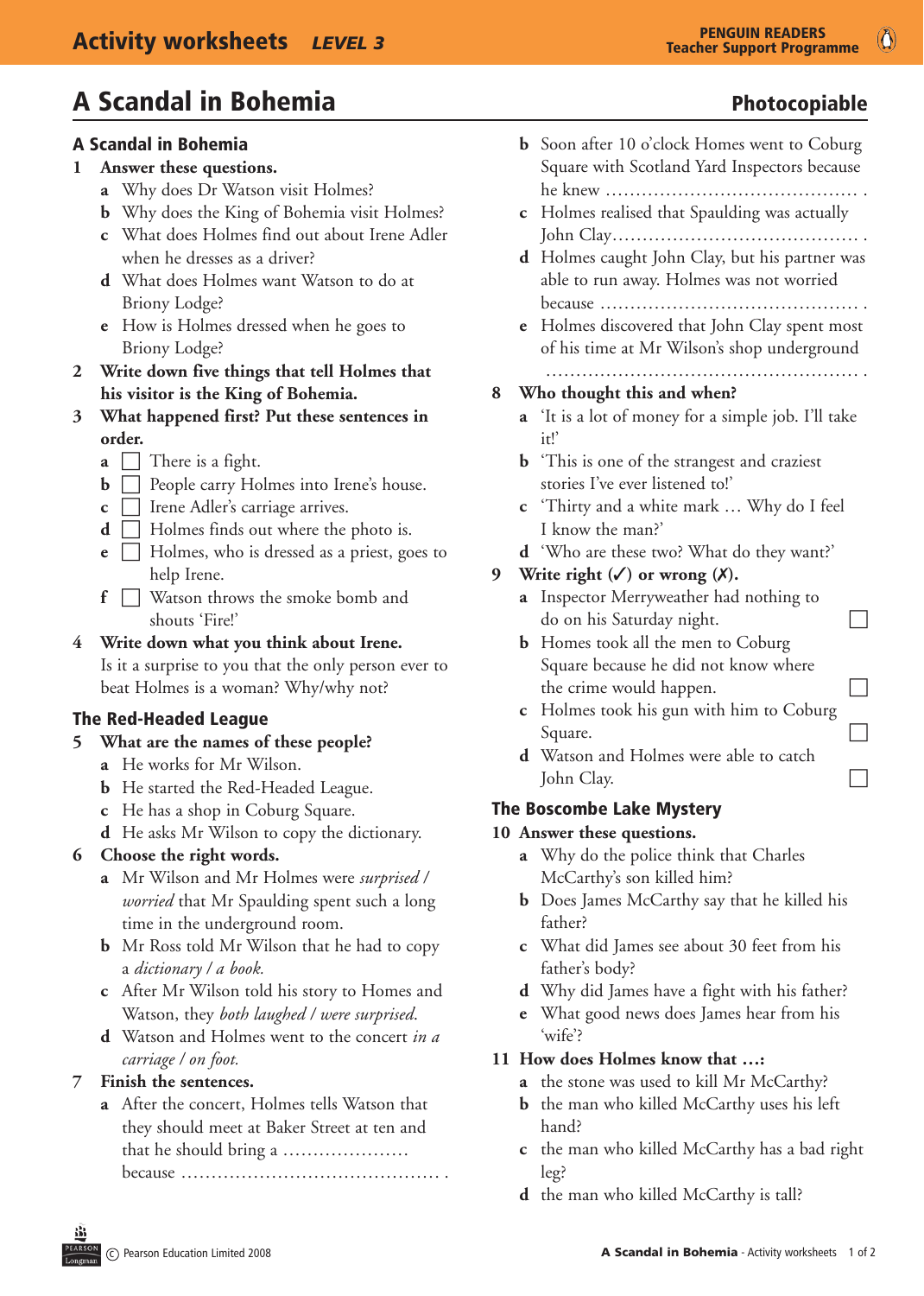$\circledcirc$ 

# A Scandal in Bohemia **Photocopiable** Photocopiable

## **12** Write right  $(\checkmark)$  or wrong  $(\checkmark)$ . **a** Turner did not want his daughter to marry McCarthy's son.  $\Box$ **b** McCarthy wanted to meet Turner in the forest. **c** McCarthy and his son were planning to kill Turner. **d** Young McCarthy saw Turner kill his father. **e** Young McCarthy will stay in jail. **13 Finish the sentences. a** Young McCarthy thought that he could not marry Miss Tuner because he was ………… . **b** The last two things that McCarthy said were ……………………………………………. . **c** Turner was a tall man who walked slowly because …………………………………… . **d** Turner told Holmes that he was very ill and that ………………………………………… . **e** Holmes promised Turner that if …………… The Blue Diamond **14 Match a–g and 1–7 to make sentences. a** Peterson was walking along Goodge Street ….. **b** A chicken and a hat ….. **c** Peterson looks like a policeman ..... **d** Peterson is very excited …..

- **e** The police think Horner stole the diamond …..
- **f** Holmes knows that Henry Baker did not steal the diamond …..
- **g** Holmes makes Mr Breckenridge angry .....
	- **1)** because he once stole money from a hotel room.
	- **2)** when he saw two men attack a tall man.
	- **3)** so that he tells him where he bought his chickens.
	- **4)** because he finds a diamond in the chicken.
	- **5)** because he only wants to eat the chicken.
	- **6)** because he is dressed as a hotel doorman.
	- **7)** were left on the ground.

#### **15 Finish the sentences.**

**a** The famous blue diamond was stolen from …………………… at the …………………… .

- **b** Horner was known to the police because ……………………………………………. .
- **c** When Watson and Holmes caught the little man ……………………………………………………

## The Single Man

## **16 Find five mistakes and correct them:** Robert Simon is the son of the Duke of Windsor. He is forty-two years old and plans to marry Hatty, the second daughter of a rich Australian. On the day before the wedding, Hatty jumps in the lake. **17 Write right (**3**) or wrong (**7**) or does not say (?) a** After the wedding, Lord Simon will have a lot of money and Hatty Doran will get a title. **b** Lord Simon was worried because he thought someone killed his wife. **c** Lord Simon told Holmes and Watson that all the stories in the newspapers were  $false.$ **d** Holmes knew Hatty Doran was not in the lake because he found her wedding dress on a bag inside the lake. **e** Hatty Doran said that when she wanted to marry Frank, her father refused so they married in secret.

## The Copper Beeches

#### **18 Who says this? Who to? Why?**

- **a** 'I don't like short hair.'
- **b** 'We shall see her again very soon.'
- **c** 'Will you go and put it on?'
- **d** 'There's a man on the road looking at Miss Hunter.'

#### **19 Answer these questions.**

- **a** Why does Mr Rucastle say to Miss Hunter, 'If you do, I'll throw you to the dog.'?
- **b** When Mr and Mrs Rucastle and Mr Toller are out, Holmes, Watson and Miss Hunter go into the upstairs room. What do they see?
- **c** How does Watson save Mr Rucastle?
- **d** Why doesn't Alice Rucastle's father want her to marry Mr Fowler?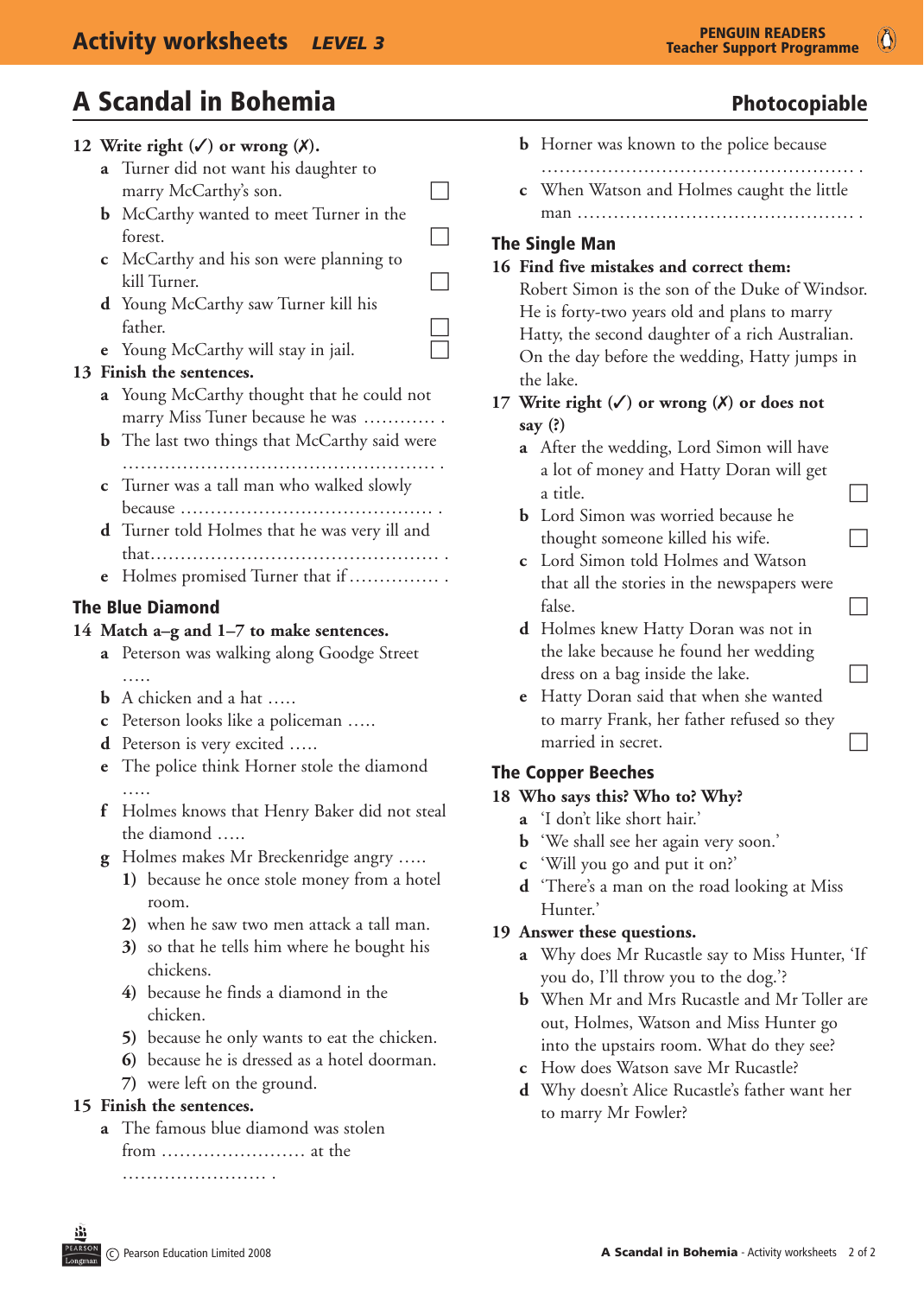# A Scandal in Bohemia **Photocopiable** Photocopiable

## A Scandal in Bohemia

- **1 There are mistakes in these sentences. Write the correct information.**
	- **a** When Sherlock Holmes sees the King of Bohemia for the first time, he is surprised by his hat.
	- **b** Irene Adler was a famous dancer.
	- **c** The King needs Irene Adler to give him back the ring he gave her.
	- **d** Irene Adler never stops loving the King.
	- **e** Finally Irene decides to give the photograph back to the King.

## The Red-Headed League

- **2** Write *right*  $(\checkmark)$ , *wrong*  $(\checkmark)$  or *it does not say*  $(\check{\cdot})$ 
	- **a** There were very few men at Fleet Street who wanted to work for the Red-Headed League.  $\Box$
	- **b** When Mr Wilson decided to start working for the Red-Headed League, he needed someone to  $\log x$  after his shop.
	- **c** Mr Ross came to see Mr Wilson every day to check on his work during the first two months.  $\Box$
	- **d** After the league closed, Mr Wilson tried to find were Mr Ross was but he could never find him.
	- **e** Wilson chose Mr Spaulding as his assistant because he was the best.

## **3 Choose the right sentence.**

- **a** Holmes asked Wilson about Spaulding's work and he found that …..
	- **1)** he spent long hours in the underground.
	- **2)** he was a hard worker.
- **b** When Holmes first visited Wilson's shop …..
	- **1)** he felt strange.
	- **2)** he hit the ground with his stick.
- **c** When Holmes, Watson and the Inspectors went into the underground of the City Bank …..
	- **1)** they found piles of big boxes.
	- **2)** they found two criminals.
- **d** Mr Merryweather explained to the men that …..
	- **1)** the City Bank bought thirty thousand gold pieces.
	- **2)** the City Bank had a lot of money.

## The Boscombe Lake Mystery

## **4 What are the right words?**

- **a** Mr Turner and Mr McCarthy seemed to be very good *neighbours / friends.*
- **b** Mr McCarthy's son was seen by the lake together with his father and he had a *gun / knife* under his arm.
- **c** Patience saw that Mr McCarthy was shouting at his son and she thought that the son was going to *shout at him / hit him*.
- **e** When young McCarthy found his father by the lake it was clear he was *terribly angry / badly hurt*.
- **f** When Holmes and Watson arrived in the town of Ross, they *were driven in a carriage / took a train*.

## The Blue Diamond

## **5** Write *right*  $({\checkmark})$  or *wrong*  $({\checkmark})$ .

- **a** The men attacking Mr Baker thought that Peterson was a policeman.  $\Box$
- **b** Sherlock Holmes knew about the blue diamond  $because In spectro( 1)$  Lestrade told him.
- **c** Sherlock Holmes thought that Baker had stolen the diamond.  $\Box$
- **d** Baker told Holmes that he bought the chicken from a hotel owner.  $\Box$
- **e** Beckenridge told Holmes that he still had some chicken.
- **f** When Holmes showed the diamond to Ryder the little man practically fell to the floor.  $\Box$

## The Single Man

### **6** Write *right*  $({\checkmark})$  or *wrong*  $({\checkmark})$ .

- **a** Lord Simon thought that Flora was going to hurt his wife.  $\Box$
- **b** Hatty Doran saw her real husband at the  $\Box$  church and decided to run away.
- **c** Miss Doran's father became rich after he stole  $\Box$  gold.  $\Box$
- **d** Hatty Doran thought that Frank was dead.
- **e** Frank found that Hatty was getting married when he was reading the newspaper.  $\Box$
- **f** Lord Simon was kind to Hatty Doran after she told him everything about Frank.  $\Box$

## The Copper Beeches

## **7 What happened first? Number these sentences 1–5.**

- **a** Violet Hunter lost her job as a teacher and was offered a lot of money for a new one.  $\Box$
- **b** The job at the Copper Beeches consisted of teaching, wearing a blue dress, and sitting by the window and cutting her hair short.  $\Box$
- **c** Miss Hunter realises that there is someone living in a locked room of the house.  $\Box$
- **d** Mr Rucastle promised to pay more money and Miss Hunter finally accepted.  $\Box$
- **e** Miss Hunter refused to cut her hair short so she  $\Box$  decided not to take the job.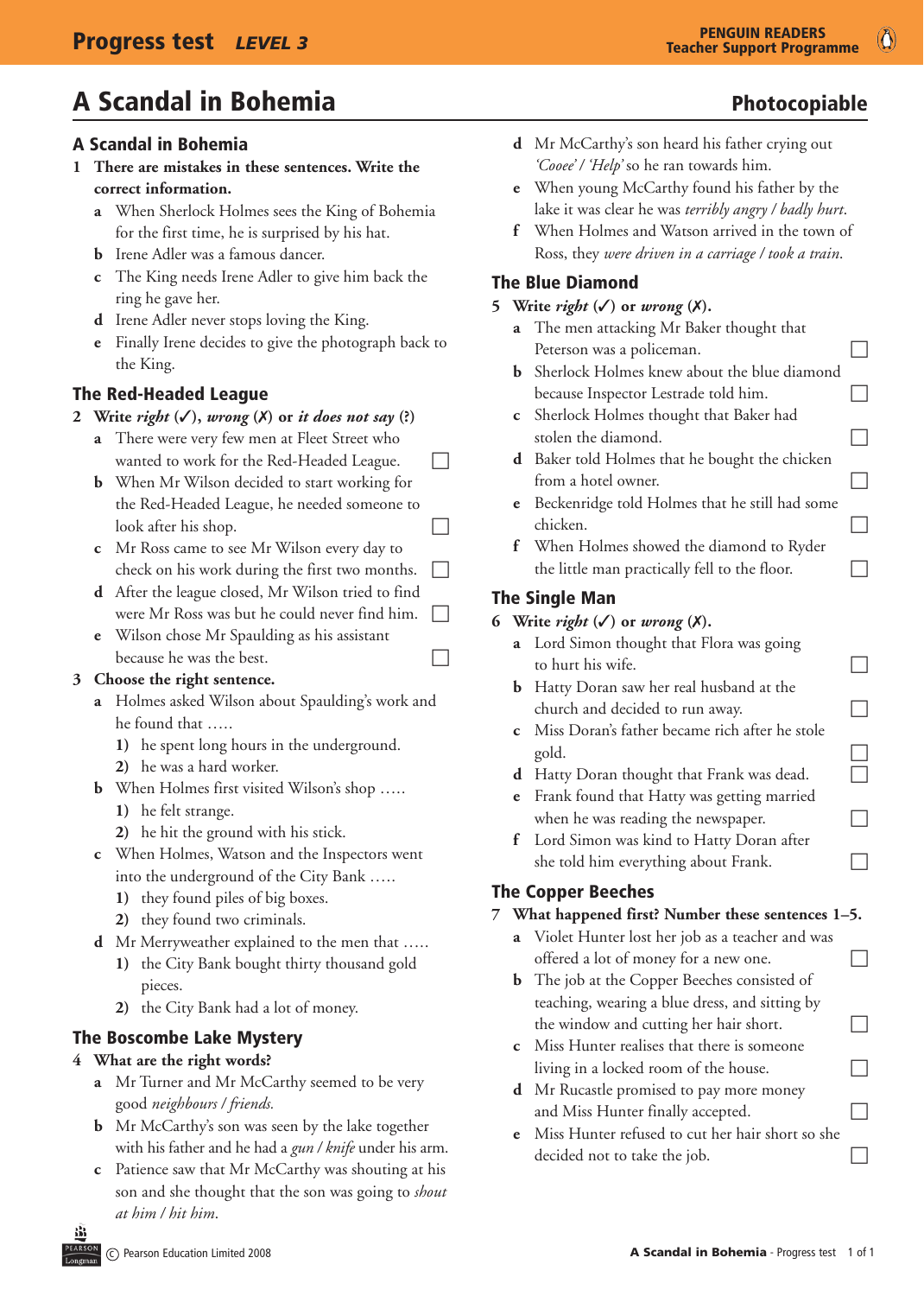# A Scandal in Bohemia

## Book key

- **1** Bohemia was in the area of the present-day Czech Republic.
- **2** Open answers
- **3 a** inspector, lawyer, priest
	- **b** count, duke, lord
	- **c** diamond, ring
	- **d** bomb, scandal / Open answers
- **4 a** Sherlock Holmes
	- **b** the King of Bohemia
	- **c** Irene Adler
	- **d** the daughter of the King of Scandinavia
	- **e** Irene Adler
	- **f** Godfrey Norton
	- **g** Sherlock Holmes
	- **h** Dr Watson
	- **i** Sherlock Holmes
- **5 a** Irene Adler
	- **b** Irene Adler and the King of Bohemia together
	- **c** The King of Scandinavia is afraid of any scandal. He will stop the King of Bohemia's marriage to his daughter if he sees the photograph.
	- **d** No. Irene Adler leaves the country and takes the photograph with her. While she has it, the King of Bohemia will not hurt her.
- **6 a** Holmes dresses as a driver to watch Irene Adler's house. He talks to another driver about Irene Adler and learns a lot about her. Then he follows her carriage and is the witness at her marriage to Godfrey Norton.
	- **b** Holmes dresses as a priest to get into Irene Adler's house after a street fight. He learns where Irene keeps the photograph.
- **7** Irene Adler beat Sherlock Holmes because she took the photograph of her and the King of Bohemia with her. Holmes could not give the photograph to the King. She beat Holmes because she followed him, as the old priest, to Baker Street. She learned who he really was.
- **8 a** Irene Adler: I am happy because I have a good husband. He is a better man than the King of Bohemia. I also have the photograph so the King cannot hurt me.
	- **b** the King of Bohemia: I am happy because I married the King of Scandinavia's daughter. Nobody will ever see the photograph because Irene Adler has it. She promised to keep it secret.

**9** Open answers

#### **10 a** 8 **b** 5 **c** 7 **d** 2 **e** 9 **f** 3 **g** 1 **h** 4 **i** 6

- **11 a** To catch the bank robbers.
	- **b** Dr Watson, Inspector Lestrade and Mr Merryweather
	- **c** John Clay and Duncan Ross
	- **d** No. Sherlock Holmes stops the crime.
- **12 a** Vincent Spaulding spends a lot of time in the underground room of Mr Wilson's shop. Spaulding shows Mr Wilson the notice about the Red-Headed League.

 The Red-Headed League pays its men very well. Mr Wilson gets a place in the League because his hair is very bright red.

 The League gives Mr Wilson the strange job of copying a dictionary.

 The League closes suddenly.

 Nobody in the building knows about the League or about Duncan Ross.

 Vincent Spaulding works for half the usual pay. The City Bank is behind Mr Wilson's shop. There are 30,000 gold pieces in boxes in an underground room there.

 Spaulding is alone in Mr Wilson's shop every morning.

 Holmes hits the ground near the shop. Then he knows there is a hole under it.

 Holmes sees earth on Spaulding's trousers.

 Spaulding's real name is John Clay. Holmes knows that he is a famous thief.

**b** The Red-Haired League was a strange idea. It didn't seem real. Mr Wilson's job of copying a dictionary was also strange.

 They closed the League suddenly and before they finished their job at the City Bank.

 People saw Spaulding with earth on the knees of his trousers.

13 Open answers

**14 a** 3 **b** ? **c** 7 **d** 3 **e** ? **f** 3 **g** 7 **h** 3 **i**  $\checkmark$  **j**  $\checkmark$  **k**  $\checkmark$  **1**?

- **15 a** He was a criminal in Australia, and he gets very rich. He murders Charles McCarthy. He is Alice's father.
	- **b** He is the dead man. He hates John Turner. He doesn't want his son, James, to marry Alice Turner.
	- **c** He is Charles McCarthy's son. The police think that he killed his father.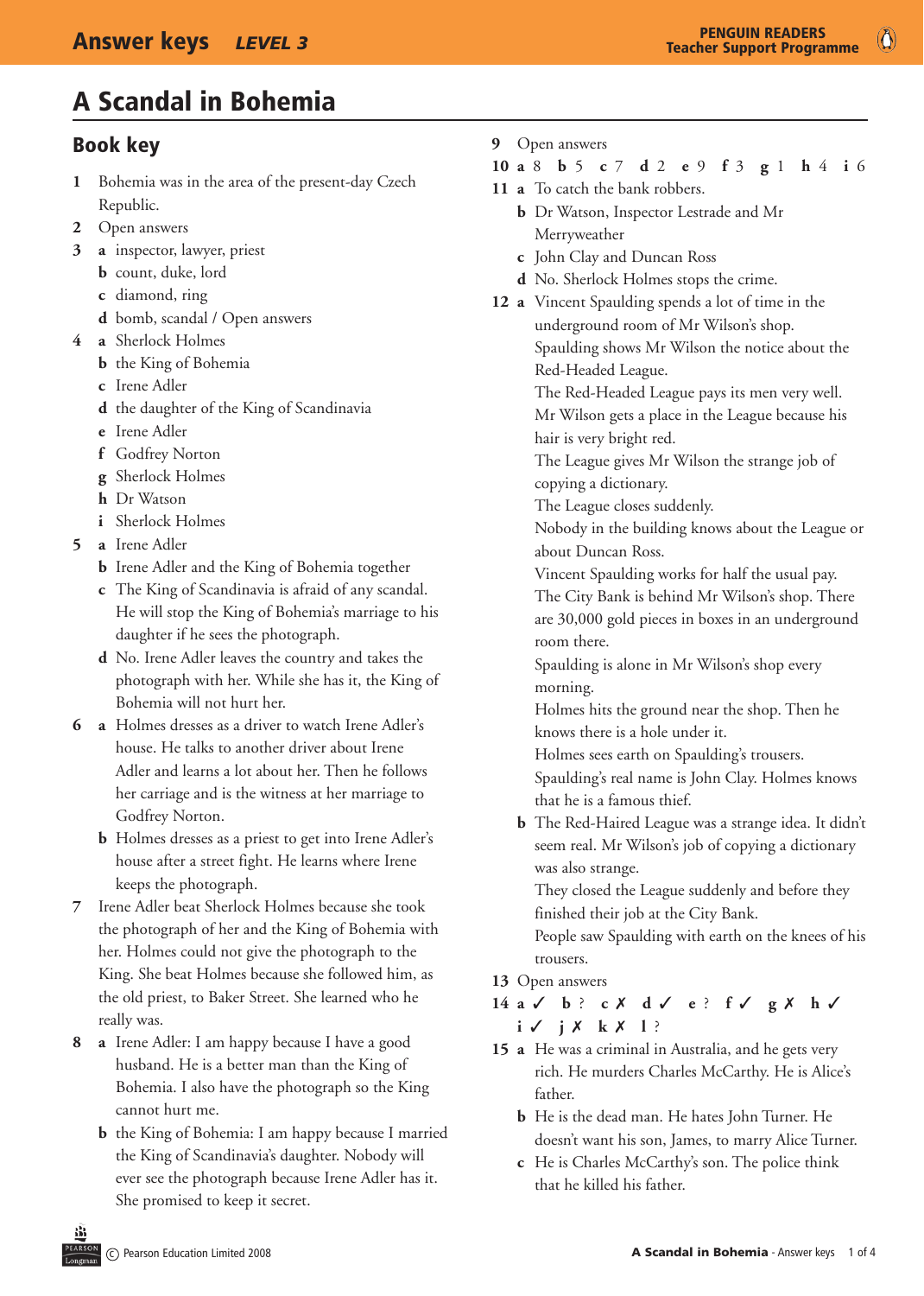$\bullet$ 

# A Scandal in Bohemia

- **d** She is John Turner's daughter. She loves James McCarthy and asks Sherlock Holmes to help him.
- **e** James McCarthy thinks that he married her. But she was already married.
- **16 a** Sherlock Holmes sees the marks of these shoes near the murder.
	- **b** This is used to kill Charles McCarthy.
	- **c** It belongs to the murderer. James sees it, but it disappears after the murder.
	- **d** This is part of Charles McCarthy's last word: Ballarat. It ties John Turner to the murder.
	- **e** Charles McCarthy often shouts this at an Australian or at his son.
- **17** He probably makes it because John Turner is going to die soon.
- 18 Open answers
- **19 a** hotel doorman
	- **b** hotel worker/repairman
	- **c** hotel waiter
	- **d** unemployed
	- **e** hotel owner
	- **f** market seller
	- **g** farmers (they keep and sell chickens)
	- **h** works for Lady Morcar
- **20** Lady Morcar has the blue diamond with her at the Cosmopolitan Hotel. James Ryder steals the diamond and puts it in a chicken at the farm of his sister (Mrs Oakshott). Then he takes the wrong chicken when he leaves the farm. The chicken with the diamond is sold to Mr Breckenridge at Covent Garden market. He sells it and about twenty more to Mr Windigate at the Alpha Hotel. Henry Baker buys the chicken from Mr Windigate. Then Henry Baker is attacked at three o'clock in the morning. He runs away and Peterson gets his hat and chicken. Mr and Mrs Peterson eat the chicken and find the diamond. Peterson takes it to Sherlock Holmes. Holmes returns it to Lady Morcar.
- **21–22** Open answers
- **23 a** LS **b** HD **c** LS **d** HD **e** LS **f** LS **g** LS **h** HD **i** HD **j** LS **k** HD **l** HD **m** HD **n** LS
- 24 **a** the Duke of Balmoral
	- **b** a rich Californian/Mr Aloysius Doran
	- **c** Frank Moulton
	- **d** California
	- **e** dead
- **f** St George's Church
- **g** a white dress, a pair of white shoes and some flowers
- **h** the country/England
- **25–26** Open answers
- **27 a** poor, no job
	- **b** a lot of money, his son
	- **c** short, blue
	- **d** dangerous
	- **e** second, isn't, is
	- **f** window, funny
	- **g** small, grey
	- **h** a dangerous dog
	- **i** similar to, locked, a frightening noise
	- **j** Alice Rucastle
	- **k** Mr Rucastle
	- **l** Mr Fowler, Australia
- **28 a** Before: She was a teacher for five years for Mr Munro's children. It was difficult for her to find a new job. She was poor and hungry. During: She works for Mr Rucastle and discovers many strange things at Copper Beeches. After: She becomes a well-loved teacher in London.
	- **b** Before: He had a first wife and a daughter, called Alice. He didn't want Alice to marry Mr Fowler. He didn't want to give her the money from her mother. He wanted to keep it. He locked her in a room at the top of Copper Beeches.

 During: He gives Miss Hunter a job. She has to teach his son and has to cut her hair. He tells her funny stories when she sits near a window in a blue dress. Carlo, the dog, almost kills him. After: He is never very well.

**c** Before: no information During: She is not ill, but she is sad. She gives Miss Hunter a blue dress to wear.

 After: No information

**d** Before: Her mother died. She wanted to marry Mr Fowler but her father said no. She was locked in a room in Copper Beeches. She became ill. Her father and his wife cut her hair.

 During: Miss Hunter hears her in the room upstairs. She escapes with Mrs Toller's and Mr Fowler's help.

 After: She marries Mr Fowler and lives happily with him in Australia.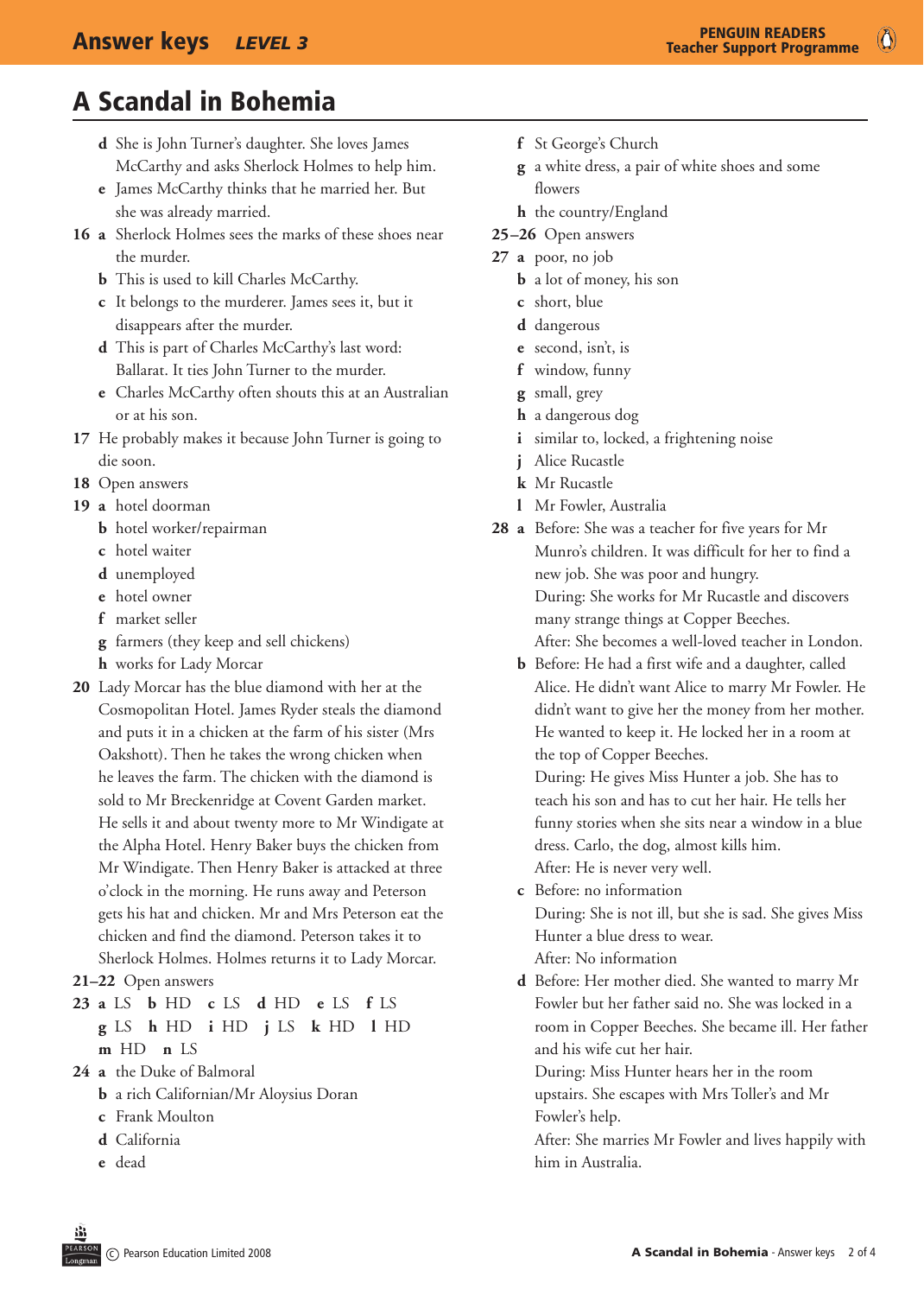$\bullet$ 

# A Scandal in Bohemia

**e** Before: He met Alice Rucastle, fell in love with her and wanted to marry her.

 During: He watches Miss Violet Hunter sitting near a window in Copper Beeches. He thinks she is Alice. With Mrs Toller's help, he helps Alice escape. After: He marries Alice and moves to Australia with her.

**f** Before: Mrs Toller tried to help Alice. During: They work for Mr Rucastle. They are not very nice to Miss Hunter. Only Mr Toller can do anything with Carlo, the dangerous dog. Mrs Toller helps Alice to escape because Mr Fowler gives her money.

 After: no information

**29–39** Open answers

## Discussion activities key

**1–16**  Open answers

## Activity worksheets key

- **1** Suggested answers:
	- **a** Because he walks past his house and sees him at the window. He is thinking about something, so Watson decides to visit him.
	- **b** Because he needs Sherlock Holmes's help.
	- **c** She is very beautiful. She lives quietly and sings at concerts. She goes for a drive every day at five o'clock and always returns at seven o'clock for dinner. Only one man visits her. He is a lawyer and visits her every day. On the day that Sherlock Holmes watches her house, she gets married to the lawyer, Godfrey Norton.
	- **d** He wants him to stand by the sitting room window. When Sherlock Holmes lifts his hand, Watson must throw a smoke bomb into the room, shout 'fire, fire!', then go to the end of the street and wait there.
	- **e** He is dressed as a priest.
- **2** He has a beautiful carriage; he is rich; he tells Holmes to tell no one about his visit; he talks about a request from a King; he is from Bohemia; the newspapers say the King of Bohemia is in London.
- **3 a** 2 **b** 4 **c** 1 **d** 6 **e** 3 **f** 5
- **4** Open answers
- **5 a** Vincent Spaulding **b** Ezekiah Hopkins **c** Jabez Wilson **d** Duncan Ross
- **6 a** surprised **b** dictionary **c** both laughed **d** in a carriage
- **7 a** a gun / the men were dangerous criminals.
	- **b** that there was going to be a crime.
	- **c** because when he saw him he remembered who he was, a dangerous criminal.
	- **d** the police inspectors were waiting for him at the other end of the Square.
	- **e** digging a hole towards the City Bank.
- **8** Suggested answers:
	- **a** Mr Wilson, when he is offered a lot of money to work only a few hours a day to copy a dictionary.
	- **b** Holmes, or Watson, after hearing about the Red-Headed League.
	- **c** Holmes when he listens to the description of Spaulding, actually John Clay.
	- **d** Spaulding, actually John Clay, when Holmes and Watson knock on the door of Mr Wilson's shop very late at night.
- **9 a** 7 He had a card game
	- **b**  $\boldsymbol{\times}$  He knew it would happen at the City Bank
	- **c** *X* Watson did
	- $\overline{d}$
- **10 a** Because a man saw him following his father with a gun under his arm. A girl saw him and his father. They seemed to be fighting. Later, James McCarthy arrived at the girl's house, without his hat or gun and with blood on his shirt. The gun and hat were found near his father's body.
	- **b** No, he says that he didn't kill his father.
	- **c** He saw something grey. Perhaps it was a coat.
	- d Because Charles McCarthy wanted his son to marry Alice. James was already married, but couldn't tell his father.
	- **e** She tells him that they were never really married. She already had a husband when they married.
- **11 a** Because the grass was growing under it, so it was only put there a few days ago. And the shape of the stone fits the mark on McCarthy's head.
	- **b** Because he stood behind McCarthy and hit him on the left side of his head.
	- **c** Because his left foot made a deeper mark in the mud, as he puts less weight on his right foot. He does this because he has a bad right leg.
	- **d** Because he takes long steps when he walks.
- 12 **a**  $\checkmark$ 
	- $\times$  **by the lake**
	- **c** *X* the son did not know anything
	- **d**  $\times$
	- **e** 7